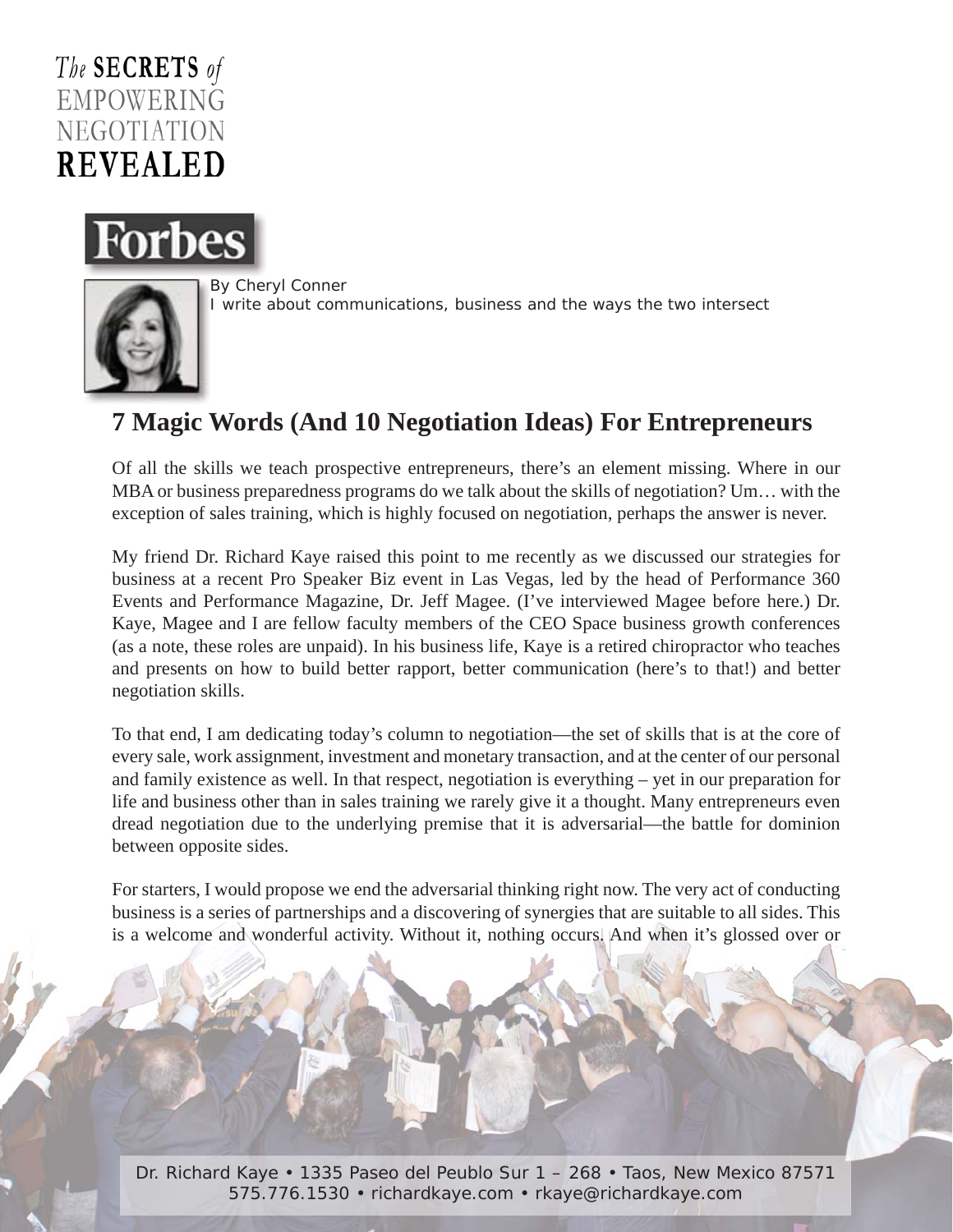done poorly... well, suffice it to say that this is where adversarial outcomes begin.

If we all negotiate all of the time, how can we do it better? Here are some top strategies, gleaned from my interview with Kaye and additional sources:

- 1. Know your objective. Ross Kimbarovsky, the co-founder of crowdSPRING, a Chicago-based digital agency that provides a virtual marketplace for freelance design and branding creatives, suggests that you take the time you need to be very sure of the bottom line objectives you need in order for a deal to go through. Have in mind a Plan B that would be your next best alternative if Plan A were not to go through. Without this preparatory thinking you may spend weeks in fruitless negotiation or could end up finding yourself tied to an unfavorable deal. For example, in negotiating the initial hosting agreement for crowdSPRING, he knew immediately when his discussions with Vendor A were unfruitful and within minutes was on the phone with Vendor B, who he had scoped in advance and who was able to make the concessions he needed.
- 2. Prepare. When it comes to an important sale or a job you really want to win (or to hire for), learn all you can about the other participant(s) in advance. You'll gain helpful information about what matters most to the other person (and to their company). Think about the long term ramifications of an agreement as well (particularly important in investment decisions—there is far more to consider than the black and white ROI).
- 3. Learn to really listen. How many times in a dialogue do you and the other person in the conversation come away with diametrically opposite recollections of what was actually said? Far too often. We focus too heavily on our strategy, our needs, our fears and the next thing we intend to express to be genuinely hearing what the other person says with their words, and even more importantly what they express nonverbally. Be patient, and do your utmost to let the other party speak freely and to not interrupt.
- 4. Learn the 7 magic words. "What I might be willing to consider is…" This is my very favorite bit of wisdom from Kaye. In actuality, you have agreed to nothing. In fact you and the listener may be at opposite poles when you make this statement, but by uttering these words you've elevated the conversation to a space that allows for a meaningful dialogue to occur and you've laid the foundation for give and take. Emotionally, these words move you closer to the same side of the table where together you can identify if there is a partnership or a deal to be had.
- 5. Never make the first offer. Another variation of this rule that you may hear is "He (or she) who speaks first, loses." Kaye teaches more on this principle in materials from his website (some paid, some free) at www.richardkaye.com. But in short, it's important to recognize that stating the first offer puts you at an immediate disadvantage. Your first offer (or price) may be so far out of the realm of the listener you may actually insult them. Allow the other party to speak first and you will learn invaluable information about their starting point and their frame of reference that will allow you to frame the conversation from there.
- 6. Never be intimidated. Kimbarovsky raises this point, which I love. A larger organization assumes a smaller team can be intimidated. They will tell you they have form agreements their